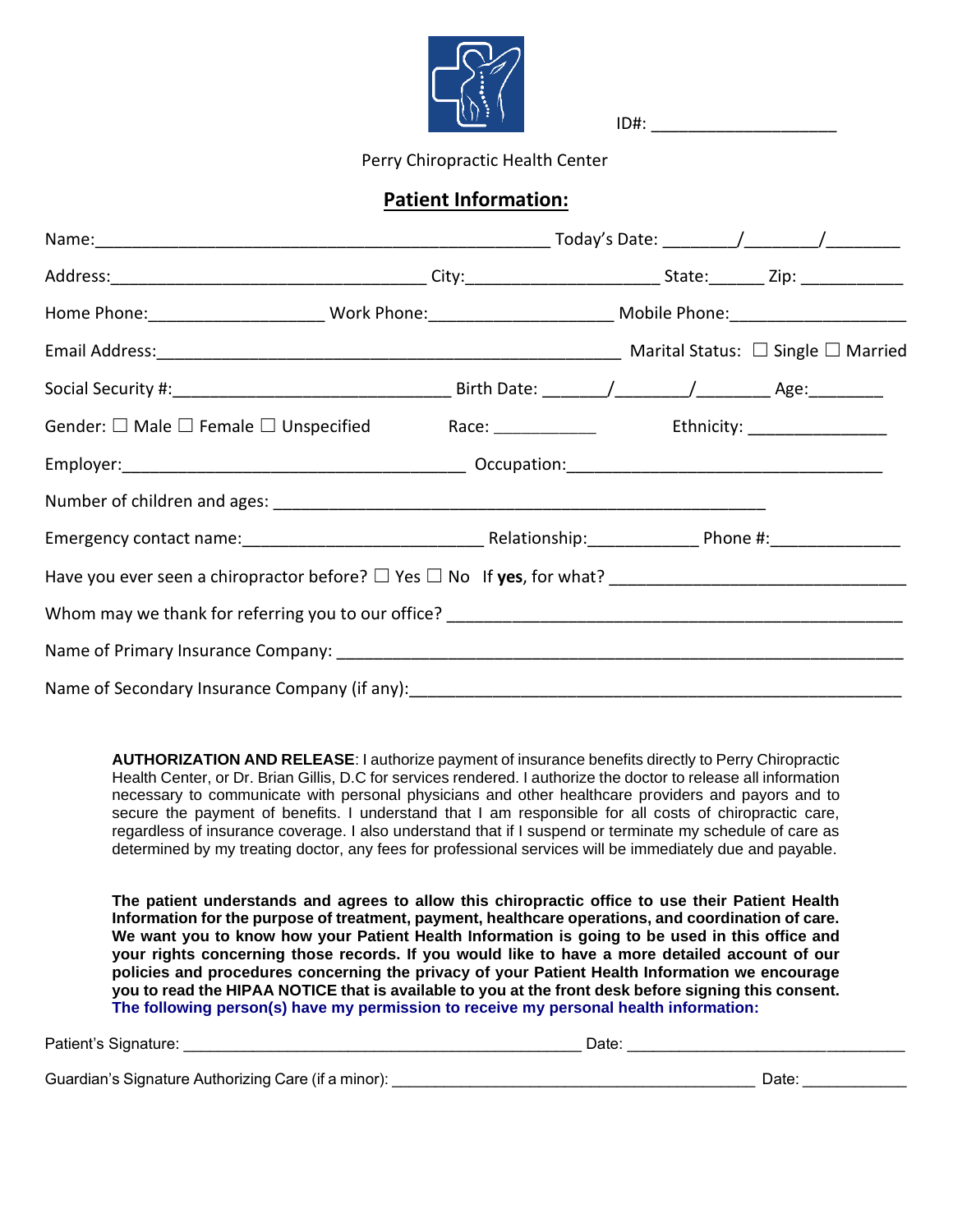# **History of Complaint:**

|      |  |  |   | Please identify the condition(s) that brought you to this office: Primary: ___________________________________           |  |
|------|--|--|---|--------------------------------------------------------------------------------------------------------------------------|--|
|      |  |  |   |                                                                                                                          |  |
|      |  |  |   | When did the problem(s) begin?_____________________ When is the problem at its worst? $\Box$ AM $\Box$ PM $\Box$ Mid-day |  |
| week |  |  |   | How long does it last? $\Box$ Constant OR $\Box$ On and off during the day OR $\Box$ Comes and goes throughout the       |  |
|      |  |  |   |                                                                                                                          |  |
|      |  |  |   |                                                                                                                          |  |
|      |  |  |   | PLEASE MARK the areas on the body diagram with the following letters to describe your symptoms:                          |  |
|      |  |  |   | $R =$ Radiating $B =$ Burning $D =$ Dull $A =$ Aching $N =$ Numbness $S =$ Sharp/Stabbing $T =$ Tingling                 |  |
|      |  |  | 坳 |                                                                                                                          |  |

# **Past Medical History:**

| Have you suffered with any of this problem or similar in the past? $\Box$ Yes $\Box$ No If yes, how many times? |                            |  |  |
|-----------------------------------------------------------------------------------------------------------------|----------------------------|--|--|
|                                                                                                                 | How did the injury happen? |  |  |
| Other forms of treatment tried: $\Box$ Yes $\Box$ No If yes, what type of treatment?                            |                            |  |  |
| Who provided it? $\blacksquare$ How long ago? Results $\square$ Favorable $\square$ Unfavorable                 |                            |  |  |
| List any medications you are taking:                                                                            |                            |  |  |
| Are you allergic to any medications? $\Box$ Yes $\Box$ No If yes, please list:                                  |                            |  |  |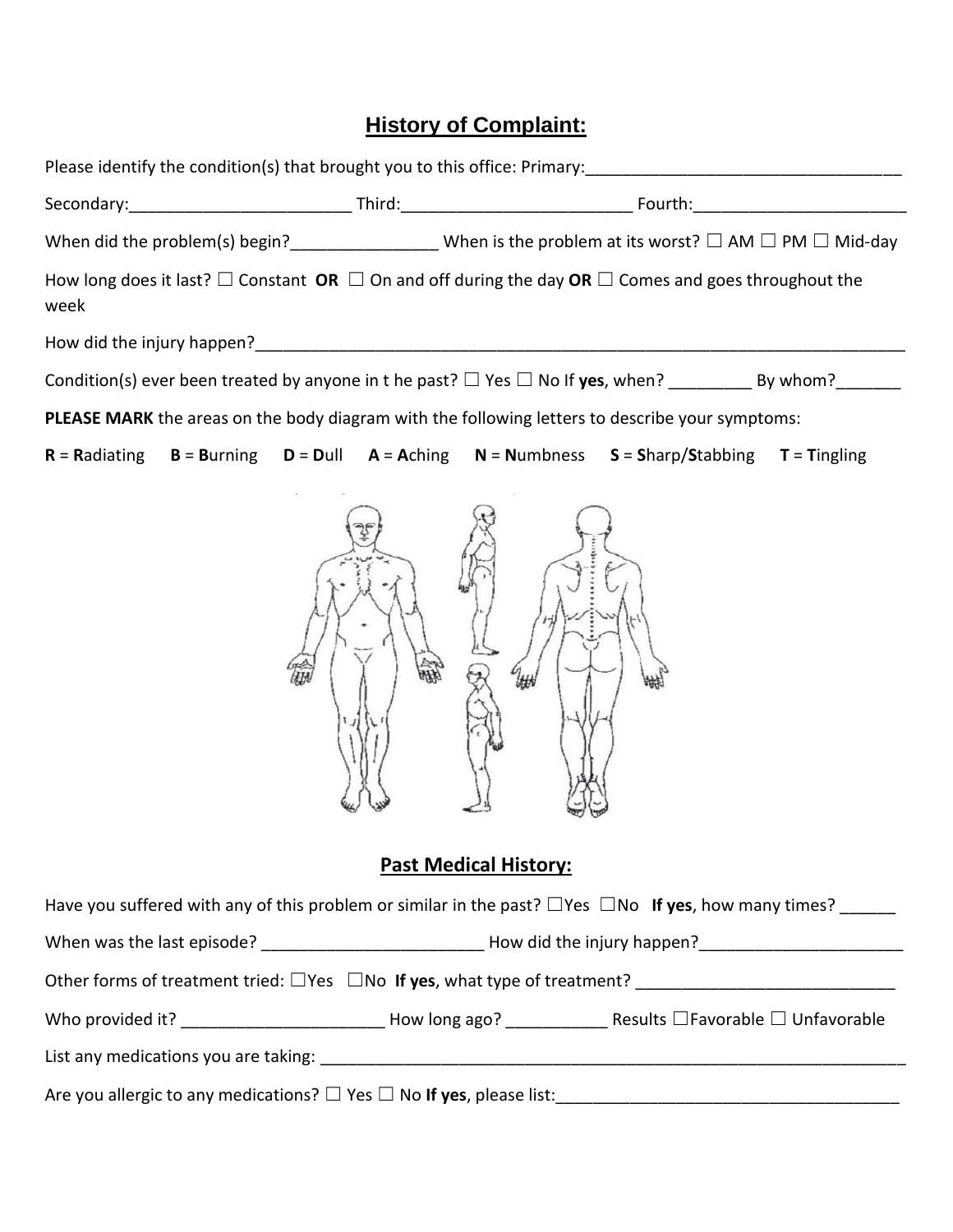List any surgeries you have had over the course of your life:

| <b>Family / Social History:</b>                                                                                                                                    |  |  |
|--------------------------------------------------------------------------------------------------------------------------------------------------------------------|--|--|
| Does anyone in your family suffer with the same condition(s)? $\Box$ Yes $\Box$ No<br>If yes, whom?                                                                |  |  |
| $\square$ Grandmother $\square$ Grandfather $\square$ Mother $\square$ Father $\square$ Sister(s) $\square$ Brother(s) $\square$ Son(s) $\square$ Daughter(s)      |  |  |
| Any other hereditary conditions the doctor should be aware of? $\Box$ No $\Box$ Yes                                                                                |  |  |
| <b>Smoking</b> : $\square$ Cigars $\;\square$ Pipe $\;\square$ Cigarettes How often? $\square$ Daily $\;\square$ Weekends $\;\square$ Occasionally<br>$\Box$ Never |  |  |
| <b>Alcohol</b> : Consumption occurs $\Box$ Daily $\Box$ Weekends $\Box$ Occasionally $\Box$ Never                                                                  |  |  |
| <b>Recreational Drug Use</b> : $\square$ Daily $\square$ Weekends $\square$ Occasionally $\square$ Never                                                           |  |  |
| <b>Review of Systems:</b>                                                                                                                                          |  |  |

\_\_\_\_\_\_\_\_\_\_\_\_\_\_\_\_\_\_\_\_\_\_\_\_\_\_\_\_\_\_\_\_\_\_\_\_\_\_\_\_\_\_\_\_\_\_\_\_\_\_\_\_\_\_\_\_\_\_\_\_\_\_\_\_\_\_\_\_\_\_\_\_\_\_\_\_\_\_\_\_\_\_\_\_\_\_\_\_\_\_\_\_ \_\_\_\_\_\_\_\_\_\_\_\_\_\_\_\_\_\_\_\_\_\_\_\_\_\_\_\_\_\_\_\_\_\_\_\_\_\_\_\_\_\_\_\_\_\_\_\_\_\_\_\_\_\_\_\_\_\_\_\_\_\_\_\_\_\_\_\_\_\_\_\_\_\_\_\_\_\_\_\_\_\_\_\_\_\_\_\_\_\_\_\_

## Please check all symptoms you have ever had, even if they do not seem related to your current problems:

| Headaches        | Ear Infections        | <b>Kidney Problems</b>    | Numb/Tingling       | Fibromyalgia           |
|------------------|-----------------------|---------------------------|---------------------|------------------------|
| <b>Migraines</b> | <b>Hearing Loss</b>   | <b>Menstrual Problems</b> | Jaw/TMJ Pain        | Arthritis              |
| Neck Pain        | <b>Stroke</b>         | <b>Dizziness</b>          | Asthma              | <b>Bladder Problem</b> |
| Mid Back Pain    | Fatigue               | Infertility               | Elbow/Wrist Pain    | Shoulder Pain          |
| Low Back Pain    | Vertigo               | Seizures                  | High blood pressure | Foot Pain              |
| Allergies        | <b>Gastric Reflux</b> | <b>Heart Attack</b>       | Anxiety             | Thyroid disorder       |
| Skin problems    | ADD/ADHD              | <b>Disc Problems</b>      | Knee Pain           | Hip/Leg Pain           |
| Depression       | Constipation          | <b>Scoliosis</b>          | <b>Sciatic Pain</b> | Diabetes (1 or 2)      |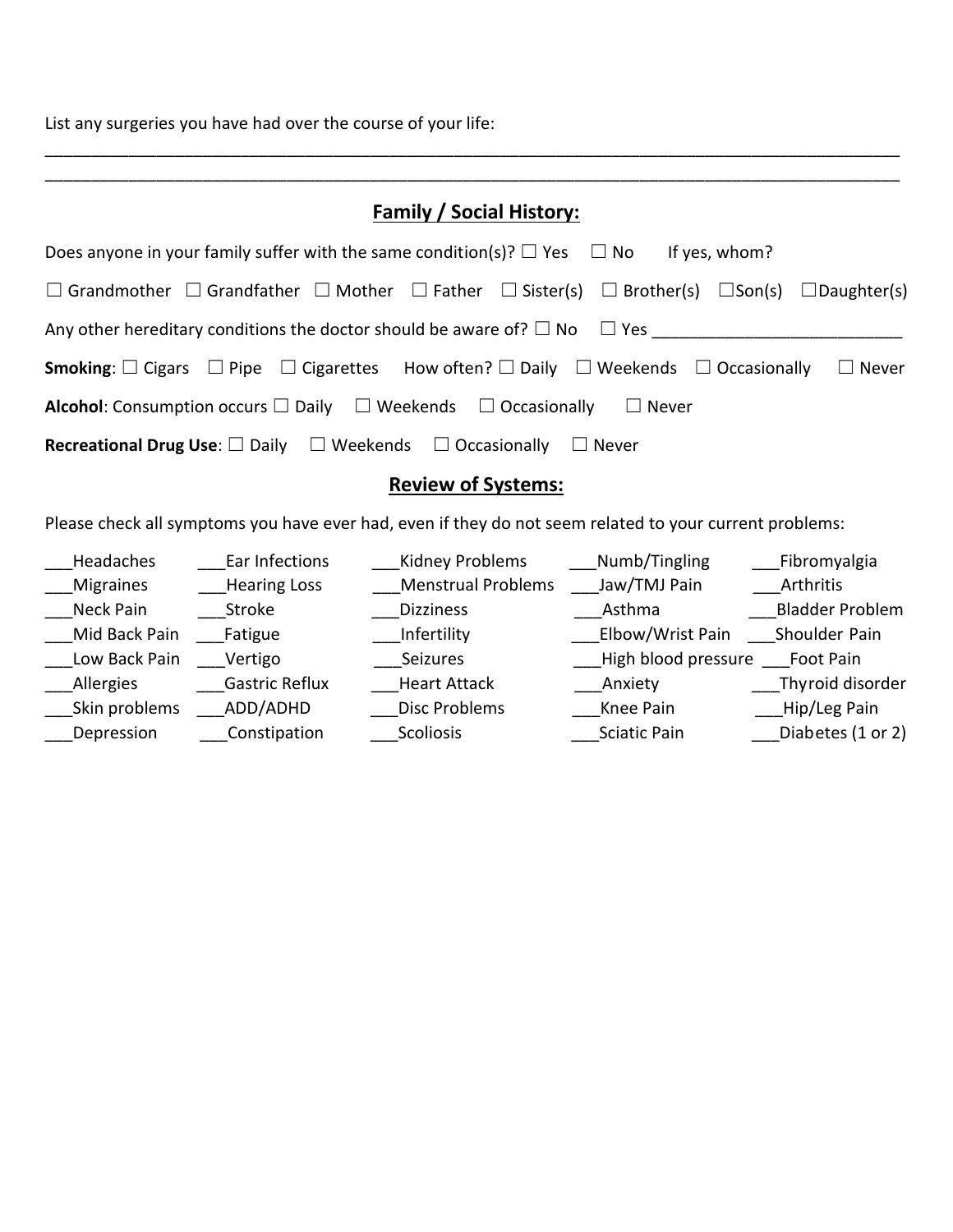## **Informed Consent:**

I have been advised that chiropractic care, like all other forms of health care, holds certain risks. These risks include, but are not limited to: muscle strain, cervical myelopathy, disc and vertebral injury, strains and dislocations, and costovertebral strains and separation. Rare complications include but are not limited to stroke which occurs at a rate between one instance per one million to one per two million, have also been associated with chiropractic care.

Treatment objectives, as well as the risks associated with chiropractic adjustments and other procedures provided at Perry Chiropractic Health Center have been explained to me to my satisfaction and I have conveyed my understanding of both to the doctor. After careful consideration, I consent to treatment that the doctor deems necessary to treat my condition at any time throughout the entire clinical course of my care.

| Patient Name (print) | Patient or authorized signature | Date |
|----------------------|---------------------------------|------|
|                      |                                 |      |

### **Health Care Authorization Form**

Patient's Name \_\_\_\_\_\_\_\_\_\_\_\_\_\_\_\_\_\_\_\_\_\_\_\_\_\_\_\_\_\_\_\_\_\_\_\_\_\_\_\_\_\_\_\_ Date of Birth: \_\_\_\_\_\_\_\_\_\_\_\_\_\_\_\_\_\_\_\_

The patient identified above authorizes **Perry Chiropractic Health Center** to use and/or disclose protected health information in accordance with the following:

 $\Box$  I give permission to **PCHC** to use my address, phone number, and clinical records to contact me by phone, text, or email with appointment reminders, missed appointment notifications, birthday cards, holiday related cards, thank you cards, testimonials, marketing materials, information about treatment alternative, or other health related information.

 $\Box$  If PCHC contacts me by phone, I give them permission to leave a phone message on my answering machine or voicemail.

 $\Box$  I give PCHC permission to text me with appointment reminders and/or missed appointment details.

□I give PCHC permission to treat me in an open therapy room where other patients are also being treated. I am aware that other persons in the office may overhear some of my protected health information during the course of care. Should I need to speak with the doctor at any time in private, the doctor will provide a room for these conversations.

### **Financial Authorization**

 $\Box$  I understand that estimated insurance coverage information is provided as a courtesy to our patients, but is not intended to release them from total responsibility of their account balance. The estimation is based on a negotiated contract and any remaining balance due will be billed to you after additional information is received from your insurance company.